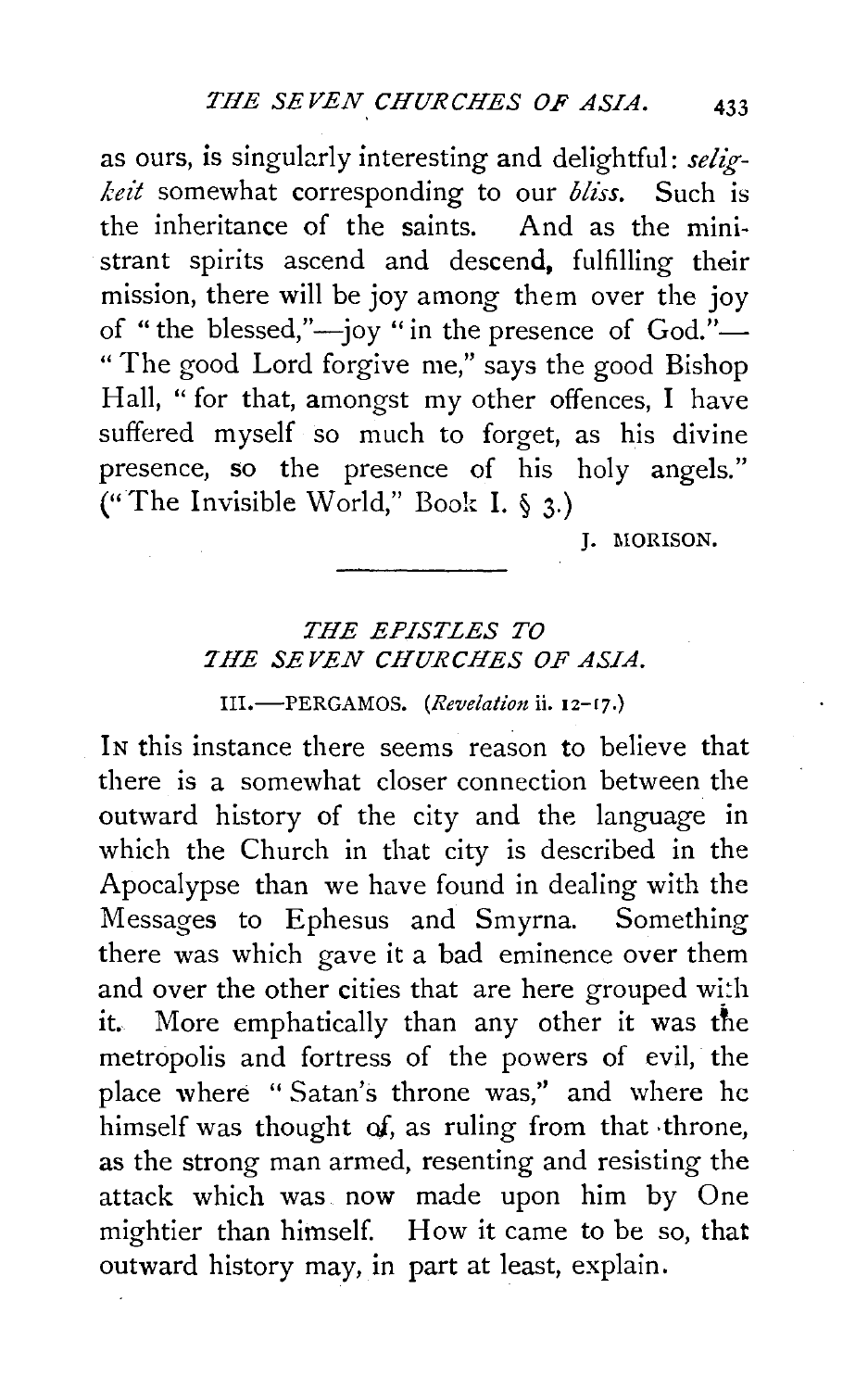It is not necessary to go back to the earlier time when the rock citadel of Mysia, about three miles from the banks of the Caicus, first became celebrated for its worship of the mysterious Cabiri, and then, like other sacred places, became a treasury where kings and chieftains deposited their wealth. It will be enough to remember that after the break-up of the Macedonian monarchy it became the capital of a wealthy kingdom, and Eumenes II. sought to rival the glory of Alexandria by the foundation of a library, in which were stored the chief works of the literature and philosophy of Greece  $:$ <sup>1</sup> that it became famous for the worship of the great deities, Zeus, Athene, Dionysos, Apollo, Aphrodite, and, with even a more special devotion, of  $\overline{A}$  sculapius; that round that last form of idolatry there gathered a great medical school, which was afterwards rendered illustrious by the' name of Galen. In this religious character lay its special claim to greatness. It was, as Dean Blakesley has well described it,<sup>2</sup> "a sort of union of a pagan cathedral city, an university town, and a royal residence;" and when, on the death of Attalus Ill., it passed, by his bequest, to the Roman Republic, and afterwards to the Empire, it retained its old fame, and was described by Pliny as without a tival in the whole province of Asia.

Such a city might well seem to the Apostle to be the head-quarters of that great evil Power against which he and his fellow-believers had gone forth in

*<sup>t</sup>*It may be interesting to some readers to be reminded that from this library we get the name parchment *(charta Pergamena)*, as applied to the special kind of vellum that was manufactured for the transcription of its choicest works.

a " Dictionary of the Dible," art. "Pcrgamos.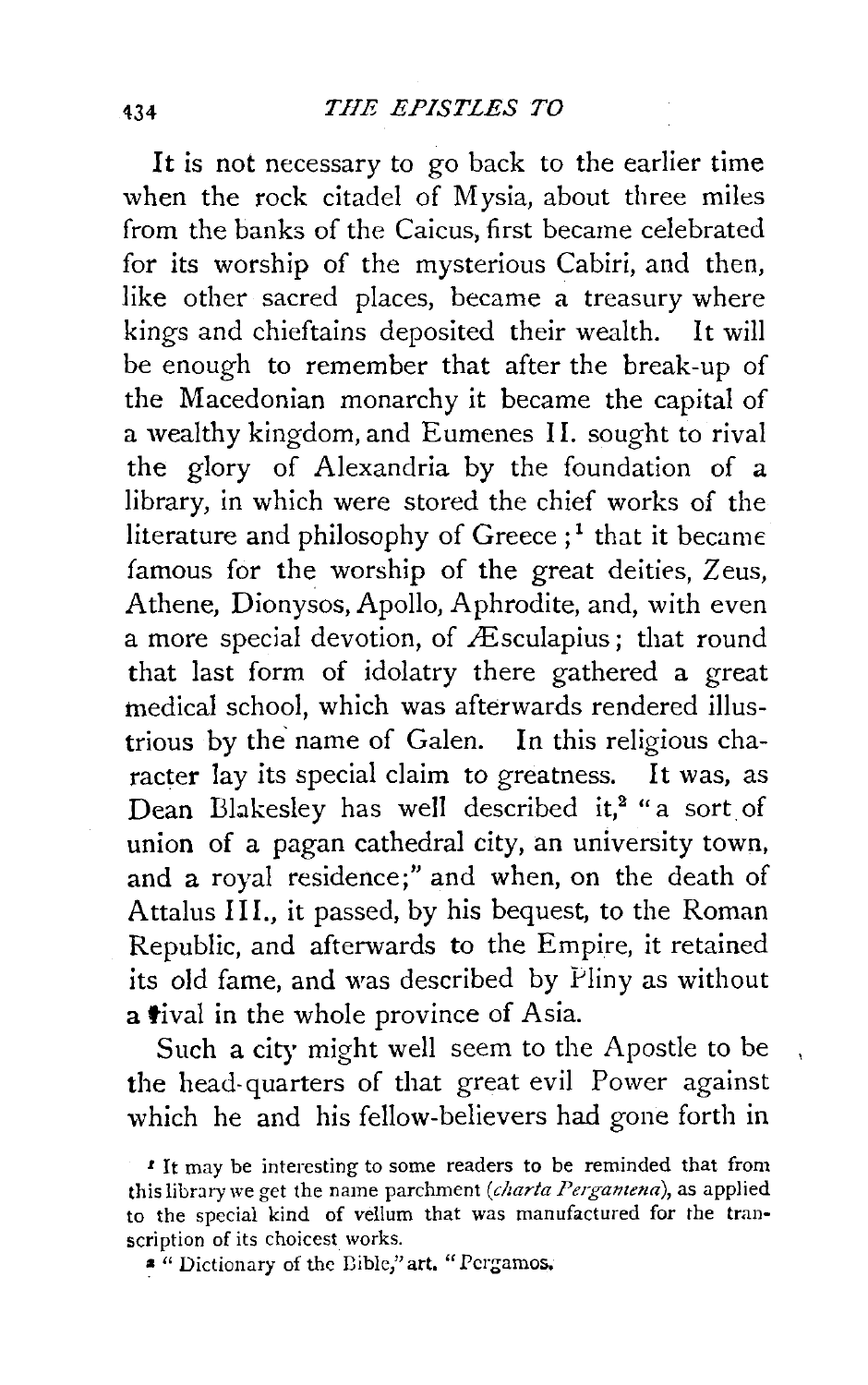the name of Christ to wage an internecine warfare. And if we picture to ourselves some of the peculiarities of the worship which was there prominent, how Æsculapius was honoured with the name of " Preserver," or " Saviour" ( $\overline{X\omega\tau\eta\rho}$ ); how in his temple the Æsculapian symbol of the wreathed serpent must have been the most conspicuous object, seeming alike to Jew and Christian to be nothing else but an open adoration of the " great dragon called the Devil and Satan;" how to them the works of healing that were ascribed to the power of the guardian deity of the city would seem to be lying signs and wonders, and the name which he bore a blasphemous assumption of the power of the true Saviour: and even the books which the followers of  $\triangle$ sculapius studied to be of the class of those belonging to the "curious arts," which they held in righteous abhorrence and which the first fervour of faith had led the zealous converts to destroy (Acts xix.  $19$ ),-it will not seem strange that such a city should be described, as we find it described here, as the very throne of Satan, even if there had been no special events to indicate that there the powers of evil were working in their utmost malignity. But the context shews that they had thus displayed themselves. In· other cities there had been the trial of persecution, but it had not extended beyond scorn, contumely, spoliation, or, at the furthest, imprisonment, and stripes, and exile. Here it had gone further, and Pergamos had witnessed the death of one whom we may well believe to have been the proto-martyr of the Asiatic Churches.

The special intensity of the evils which prevailed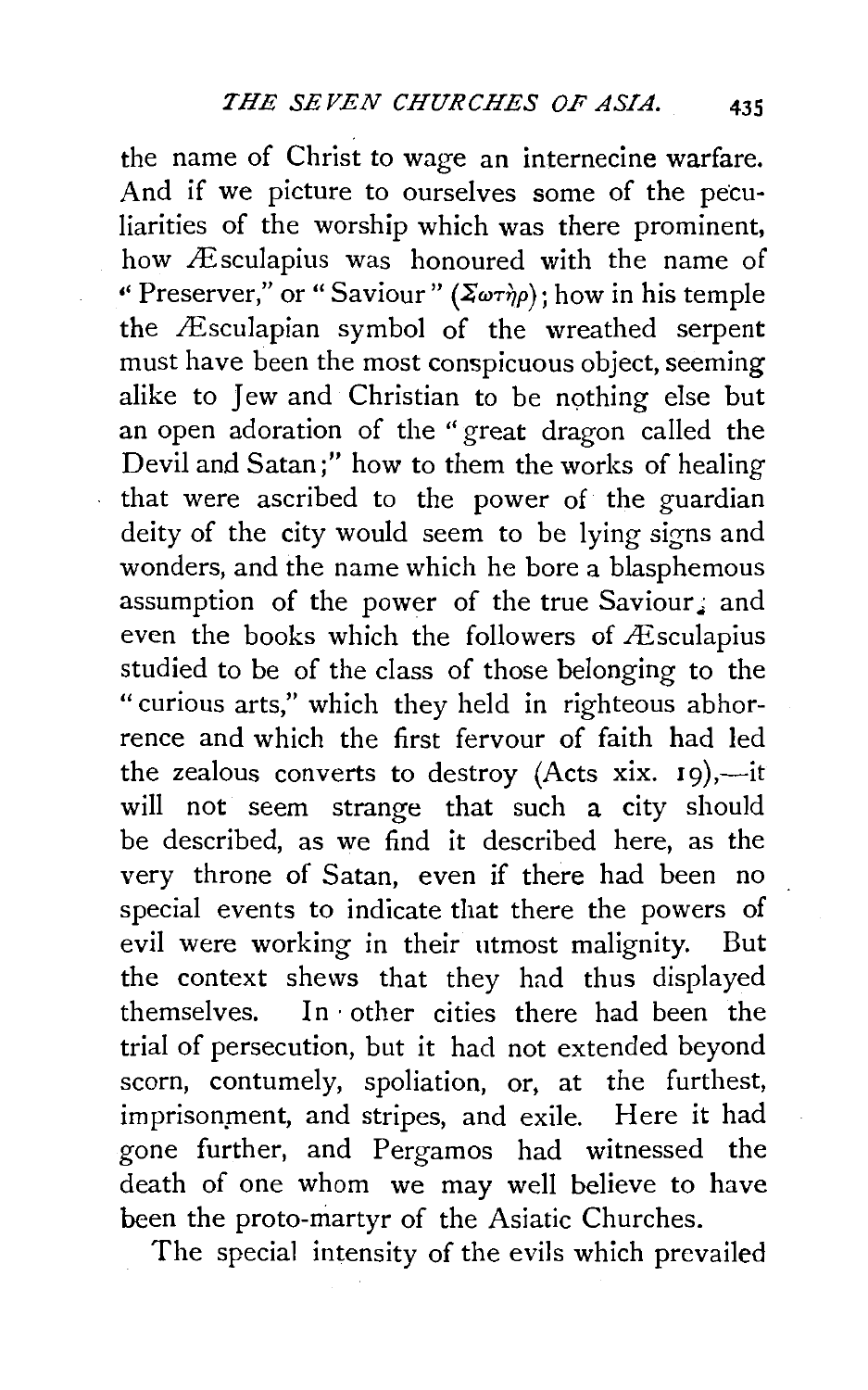at Pergamos determined, it would seem, the choice of the special attribute claimed by the Lord of the Churches as " He which hath the sharp sword with two edges." That sharp sword (the word points, in its literal meaning, to the long sword of the heavyarmed soldier, as distinct from dagger or short sabre) came, it will be remembered, from the mouth, instead of being wielded with the hand, and so answered to the description of the righteous and victorious King given by the prophet (Isa. xi. 4; xlix. 2), and was the symbolic representation of the imagery which the language of St. Paul must have made familiar, and in which the "sword of the Spirit" was "the word of God" (Ephes. vi.  $17$ ). As such the twoedged weapon was to do its twofold work. On the one hand it was to smite that it might heal, "piercing even to the dividing asunder of soul and spirit," cutting to the quick, reaching conscience, laying bare the hidden depths of each man's life. On the other it was also quick and powerful' to smite and to destroy ; and with it, with the weapon of the Divine Word; the champions of the Truth, and the Captain of the great host of those champions Himself, would win the victory even in that battlefield where the throne of Satan was set up as though he were undisputed lord.

The fact that the Church of Pergamos had witnessed the death of one of its teachers (Antipas) has been already noticed by anticipation : of that faithful martyr we must be content to confess that we know nothing more than the name. The passing mention of him by Tertullian is obviously drawn from this passage and conveys no information; the longer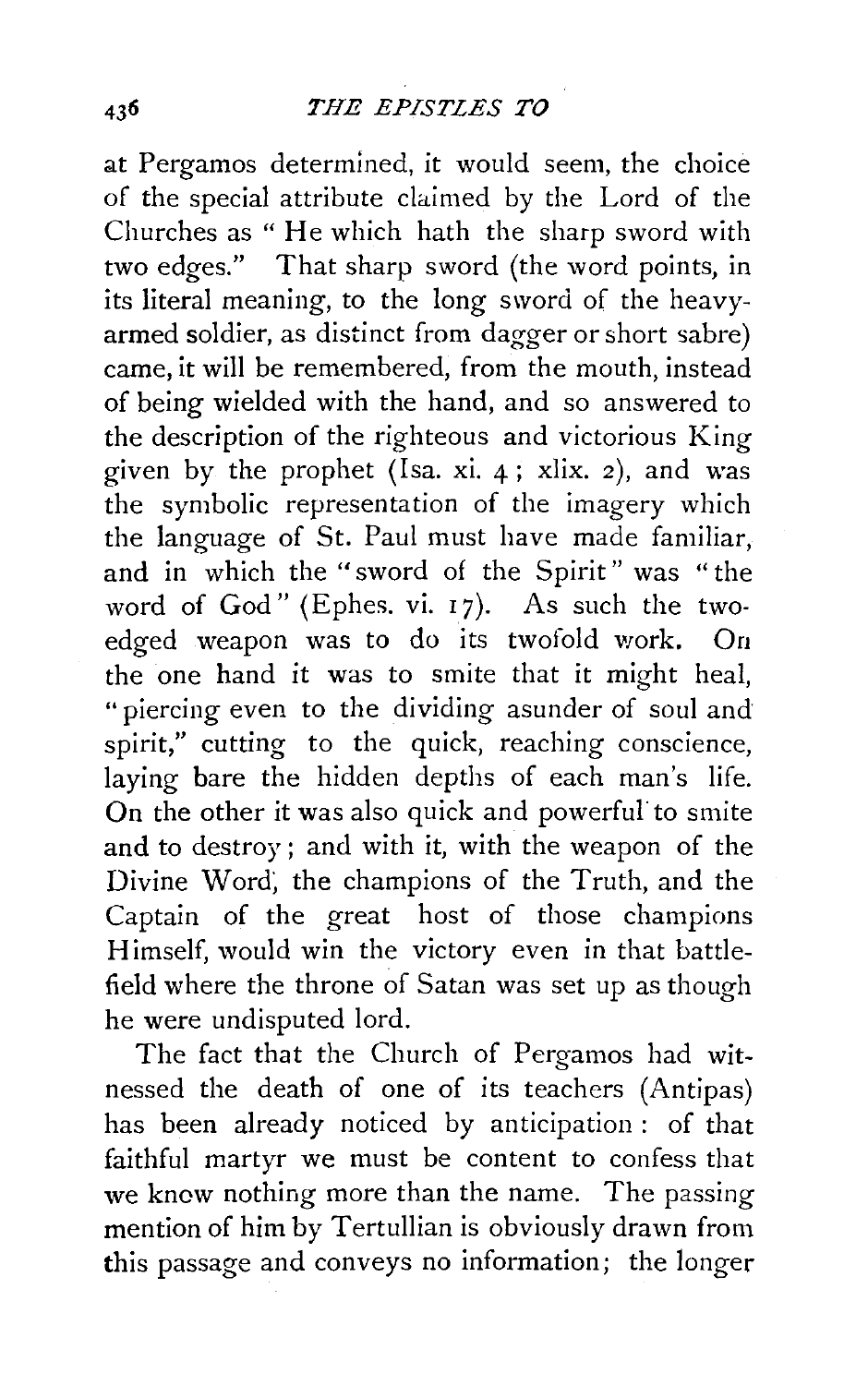narrative of Simeon Metaphrastes is as obviously nothing but a martyrdom written to order in the tenth century. The suggestion made by Hengstenberg that the name is itself symbolical; that it is, as it were, equivalent to  $\partial v\tau$ *ikoguos*, "one who holds his own against every one"  $\left(\frac{d\nu\tau}{d\tau}\frac{\partial}{\partial s}\right)$ , an "*Athanasius contra Mundum* ;" and the still wilder conjecture that under this pseudonym we may recognize the living form of Timotheus, though nothing in what the New Testament records connects him with the Pergamene district, may be dismissed as simply and almost childishly fantastic.<sup>1</sup> The name, like that of the Tetrarch of Galilee, is simply a form of Antipatros, as Lucas is of Lucanus, or Zenas of Zenodôrus. And so we must leave the name that thus shines like a star in the firmament of heaven, without knowing more than that he who bore it had in open conflict against the powers of evil witnessed that Christ was the one Healer, Preserver, Saviour, and thus had drawn upon himself the wrath of those who saw their craft endangered, or were roused, apart from motives of interest, to fanatic indignation. It remains only to note that here also the blood of martyrs was the seed of the Church, and was fruitful in a harvest of like noble souls, and that among those who were most conspicuous in the annals of martyrdom in the severer persecutions of the second century were four, at least, who claimed Pergamos as their birthplace. (Euseb. "Hist. Eccl." iv. 15; v. 1.)

The words that follow note what there was of evil in the Church in which there was so much that

VOL. TI.

<sup>&</sup>lt;sup>1</sup> It may be well to state that I can see nothing in the faint apology which Archbishop Trench makes for Hengstenberg s hypothesis to modify this conviction.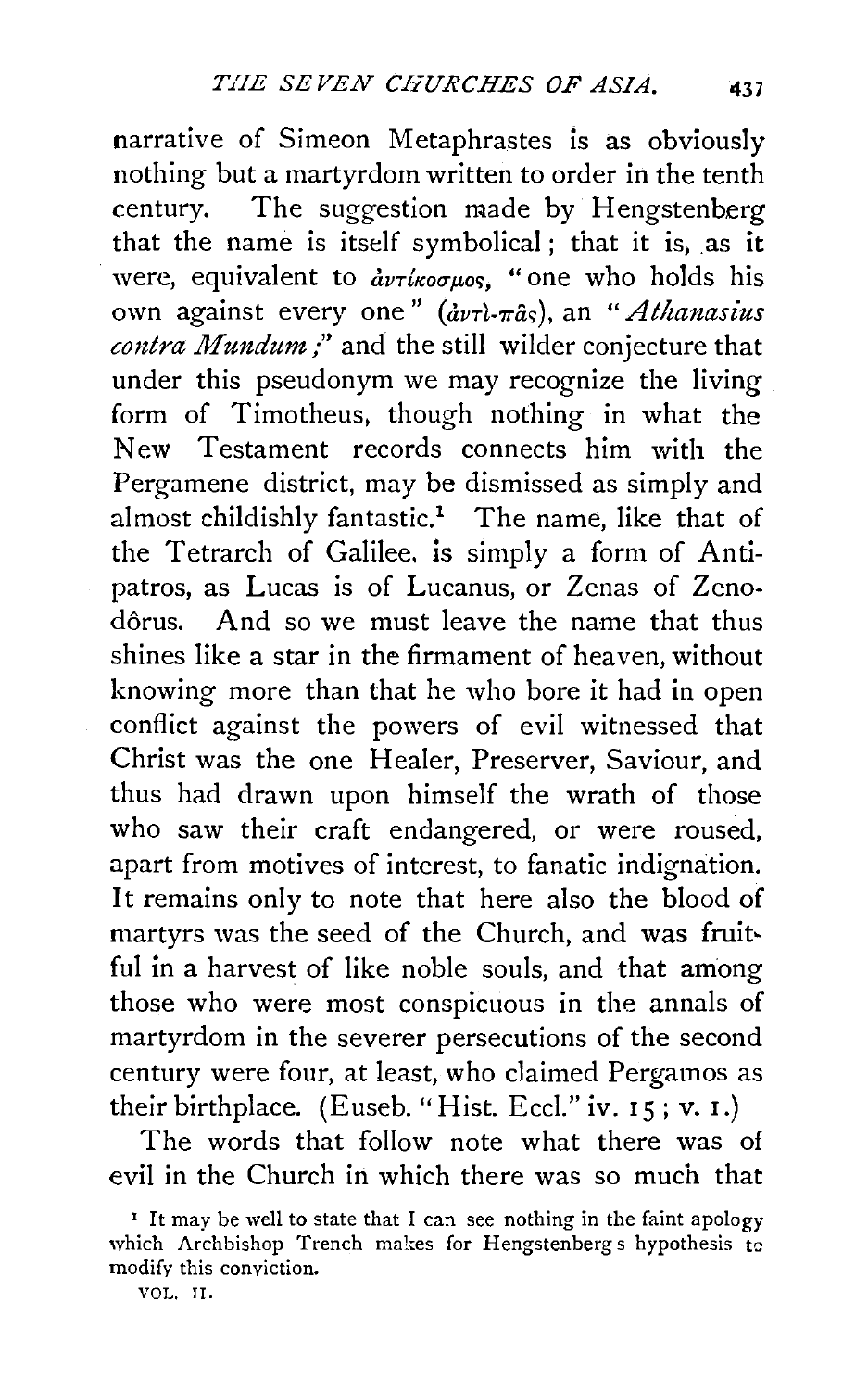was conspicuously good: "I have a few things against thee, because thou hast there them that hold the doctrine of Balaam, who taught Balak<sup>1</sup> to cast a stumbling-block before the children of Israel." On the assumption to which we were led in examining the reference to the Nicolaitanes in the Message to Ephesus, we have here to deal with a distinct form . of ·error. Why the name of Balaam should be the representative of that false doctrine, what was its nature and its practical working, in what relation it stood to the teaching of other parts of the New Testament on the same subject, are all questions ot much interest. It will be convenient to deal with the two last first, and to trace the history of the controversy as to  $\epsilon \delta \omega \lambda \delta \theta v \tau a$ , or "things sacrificed to idols."

Every convert from Heathenism to the faith of Christ would acknowledge that he was bound to abstain from any participation, direct or indirect, in the false worship which he renounced at baptism. But the question what acts involved an indirect participation was one that gave rise to a perplexing casuistry, and yet could not be avoided. Was the convert to go out of the world and turn from all social gatherings but those of his own community ? Was he to refuse to join in the public meals at inns or elsewhere, which travel made almost indispensable ? If he did so refuse, he cut himself off not only from. the pleasures, but from the duties and opportunities, of family and social companionship.

<sup>&</sup>lt;sup>1</sup> The anomalous dative ( $\tau\ddot{\omega}$  Bá $\lambda\alpha\kappa$ ), instead of the accusative common after verbs of teaching, which is found in the better MSS., must, I believe, be explained as an instance of the imperfect knowledge of Greek which led to the use of an idiom more or less Hebraic rather than as a deliberate use of the "*dativus commodi.*"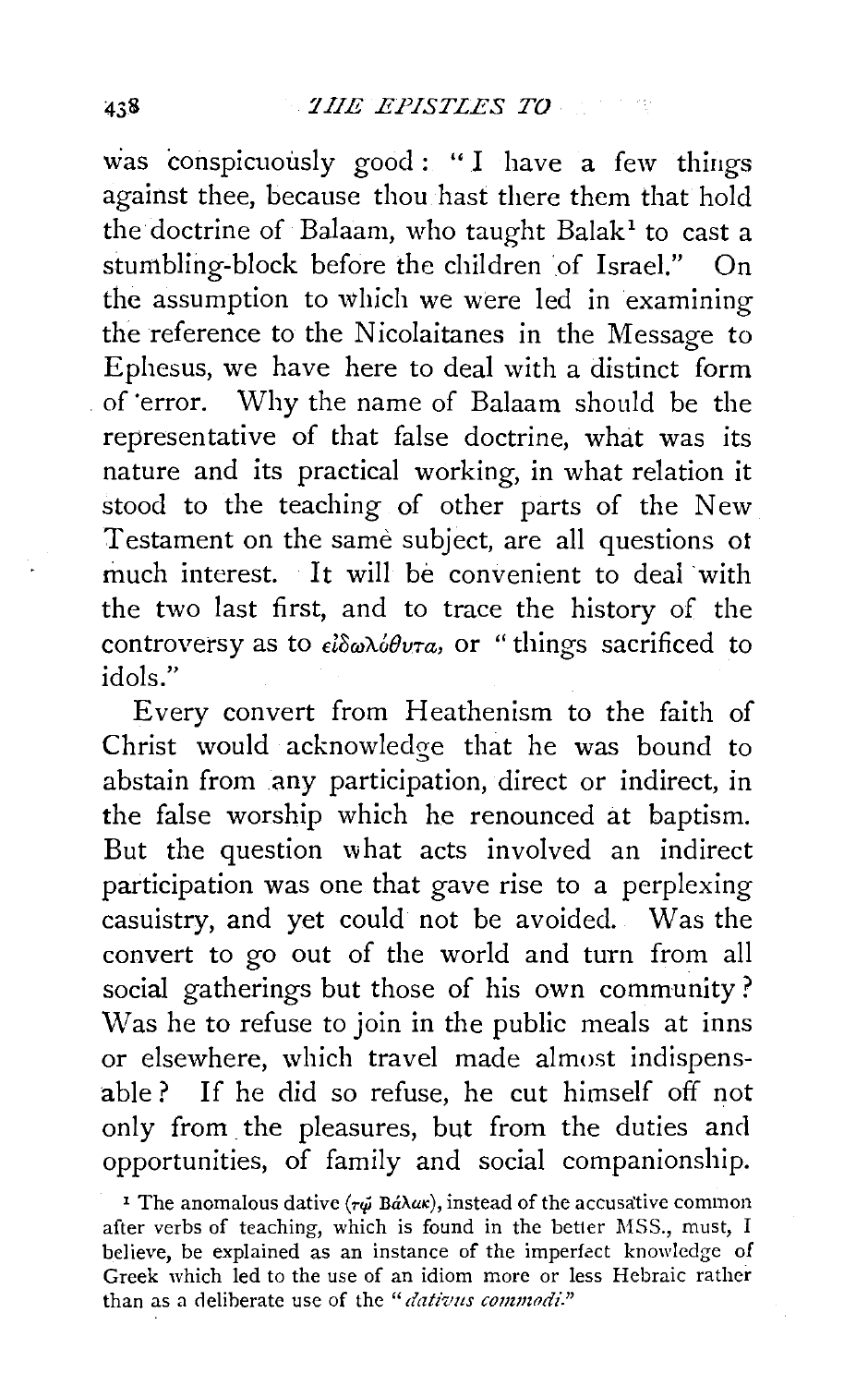yet if he accepted the invitation, there was the risk that he might be eating of the flesh of sheep or ox which the host had himself sacrificed, as a festive thank-offering, to Zeus or Apollo, or that the wine which he drank might have been poured out as a libation. If he did so eat, was he not, in "eating of the sacrifice," a partaker in the worship, eating the flesh and drinking the cup that belonged to the demons that he had learnt to identify with the gods whom the Heathen worshipped? Yet another case presented itself which followed the convert even to his own home. Of the sacrifices that were offered in Heathen temples the greater part became the perquisite of the priests. When they had more than they could consume themselves they sold it to the meat-dealers of the market. The Christian convert, therefore, could never be sure that what he: bought had not been thus offered, and the sensitive conscience was harassed with the tormenting thought of an unknown involuntary transgression, which yet brought with it defilement and condemnation. The Jew might avoid the danger by dealing only, as, for the most part, Jews deal now, with a butcher of his own persuasion; but this implied a more settled and organized society than that of most Christian communities in the early days of the Church's life, and many years would probably pass away before the convert was able to meet with a Christian butcher. On the other hand, in most cases, the Jewish butcher would probably refuse to supply him; or, if that were not the case, would only do so under the restrictions (to the Gentile burdensome and vexatious) of the Mosaic law of clean and unclean meats.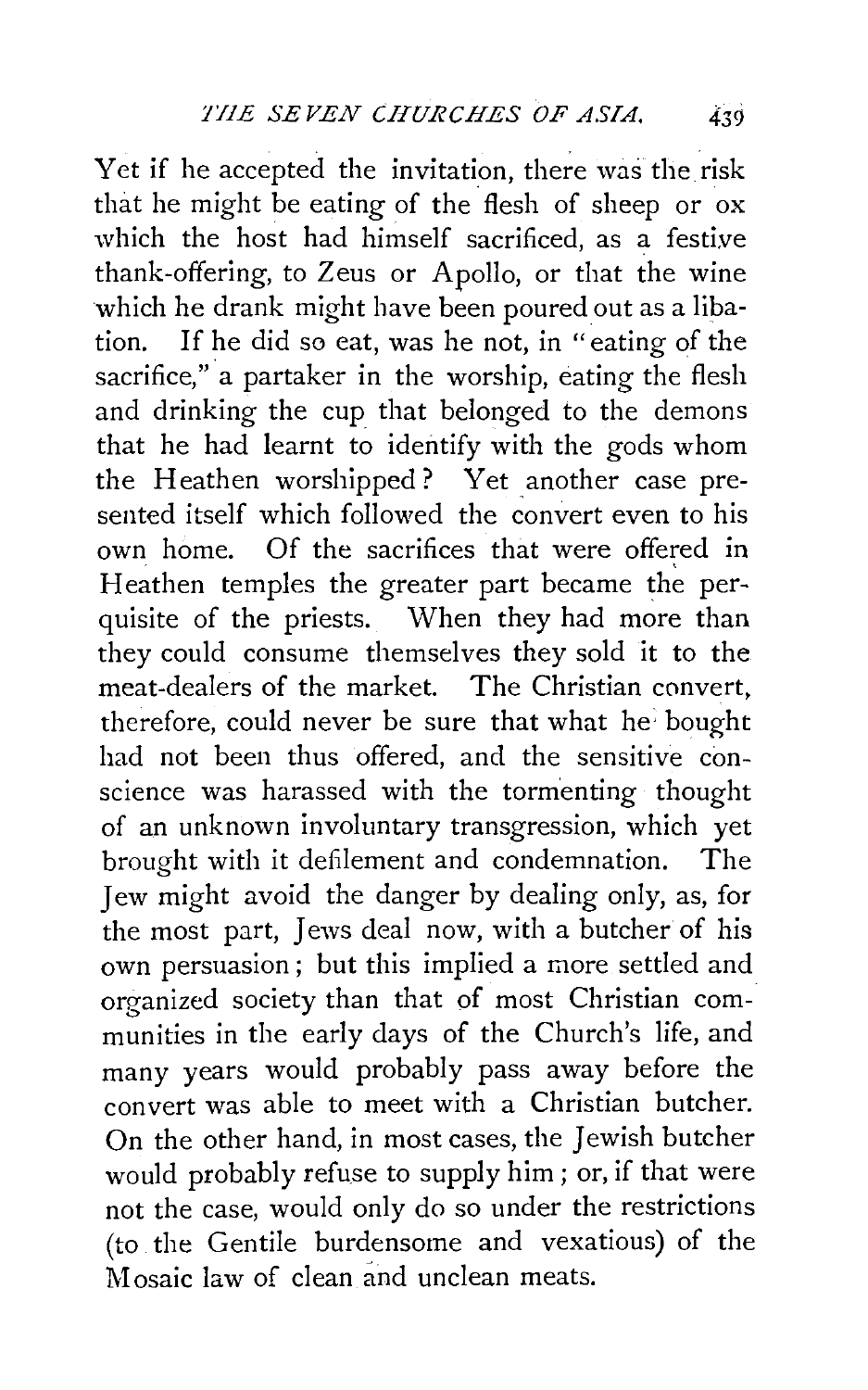wood, how could it taint the flesh of the victim sacrificed to it, and make the creature of God, in itself good, unfit for human food ? Some, waxing yet bolder, seem to have contended that they might even take their place in a public banquet within the precincts of an idol temple, so long as they were not required to join in any formal act of worship. (1 Cor. viii. 10.)

Such was the state of things which St. Paul found at Corinth. There the more scrupulous party, under the influence of Jewish feeling, was obviously the weaker; the bolder were also the stronger, exulting in their knowledge, their rights, their independence. It is remarkable that, in arguing with these latter, St. Paul never makes even the most distant allusion. to the decree of the Council of Jerusalem, though he himself had been at least a consenting party to-it. For some reason of policy or principle, because the Corinthians would have demurred to the authority of the Council, or from a characteristic love of going to the bottom of a matter, he discusses the · questions of casuistry that thus presented themselves. on the ground, not of authority, but of the rights of conscience. Sin lay in the will, and therefore  $a_n$ involuntary act done in ignorance was no trans- · gression; and as· the act was in its own natvre· neutral, the man need not be over-anxious to ask questions, the answer to which might involve him in perplexity. Where, on the other hand, the man was, as it were, openly challenged or tempted to partake of the sacrificial food, he was to abstain, yielding up the abstract right, which St. Paul fully recognized, lest he should wound the conscience of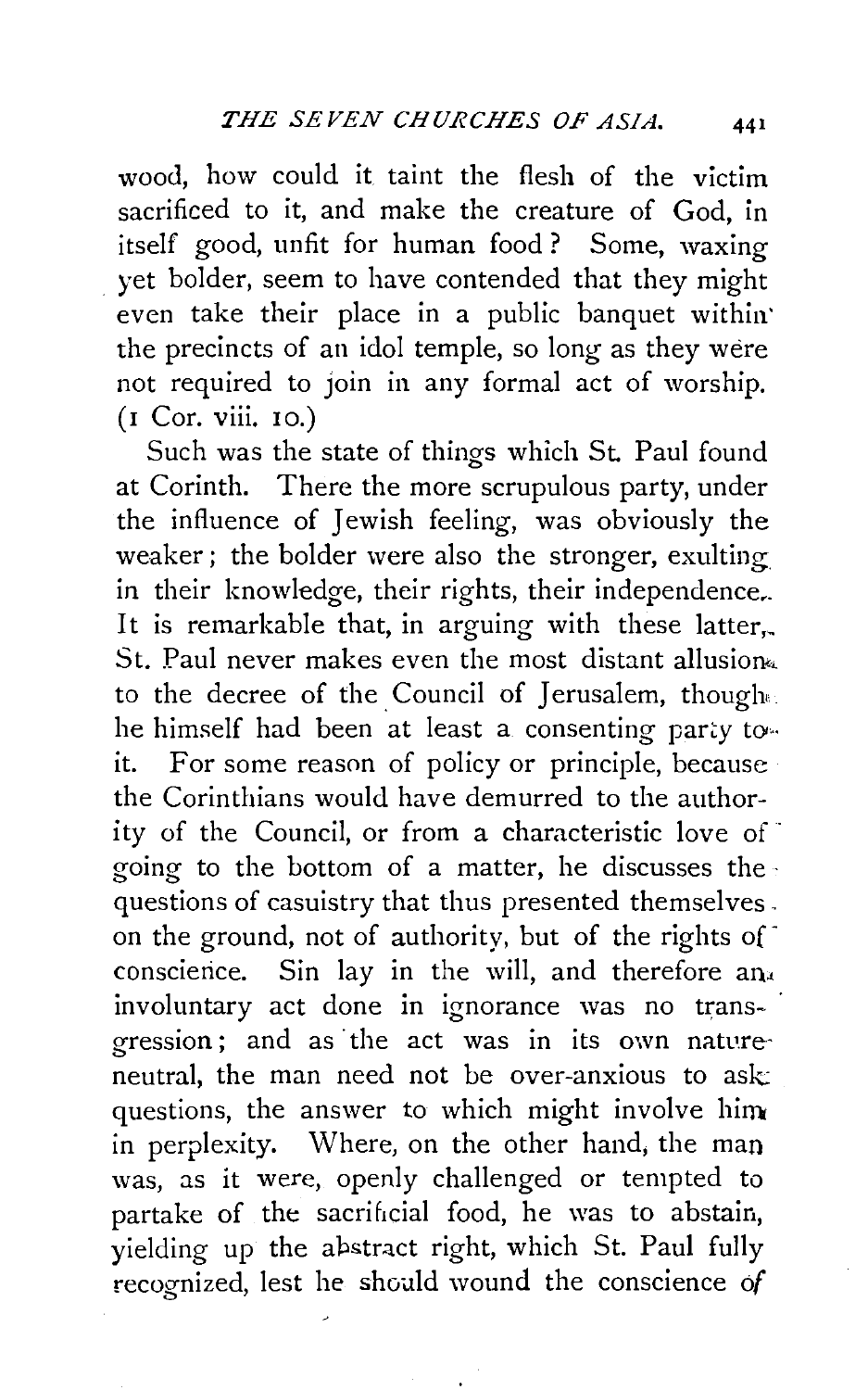any other less strong-minded than himself. (1 Cor. x. 2r.) For a like reason the Apostle, while apparently admitting, for the sake of argument, the abstract possibility of a blameless participation in a banquet, even in the idol temple, first earnestly dissuades men from it, on the ground of its perilous consequences to others ; and then, on what more truly expressed his own convictions, as involving a formal recognition of the false worship which the Christian had renounced in his baptism.

I have dwelt at this length on the position occupied by St. Paul in this controversy because it has been maintained by Renan and other recent writers, who see in the different aspects of teaching presented by the writers of the New Testament Epistles not only diversities of gifts, but antagonism ,of principles, that the strong language of the Apo- ·calypse is intended to be a condemnation of his teaching; that he is, in fact, the Balaam whom St. John seeks to hold up to the abhorrence of the .Churches, just as others have identified him with the Simon Magus who appears as "the hero of the romance of heresy" in the strange controversial novel known as "The Clementine Recognitions."<sup>1</sup> It can, I believe, be shewn that this theory is altogether destitute of probability; that the minds of St. Paul and St. John were in this respect in perfect harmony; that even dealing with the Message as coming *from,* and not *to,* the latter Apostle,

<sup>1</sup> Comp. Renan's "St.Paul." "Les chapitres ii. et iii. de l'Apocalypse sont un cri de haine contre Paul et ses amis," p. 367. So assuming that Balaam istranslatedintoNicolas, "un seducteur paien,qui eutdes visions quoique infidele, un homme qui engagéant le peuple à pécher avec filles des paiennes, parut le vrai type de Paul," p. : 04.

 $442$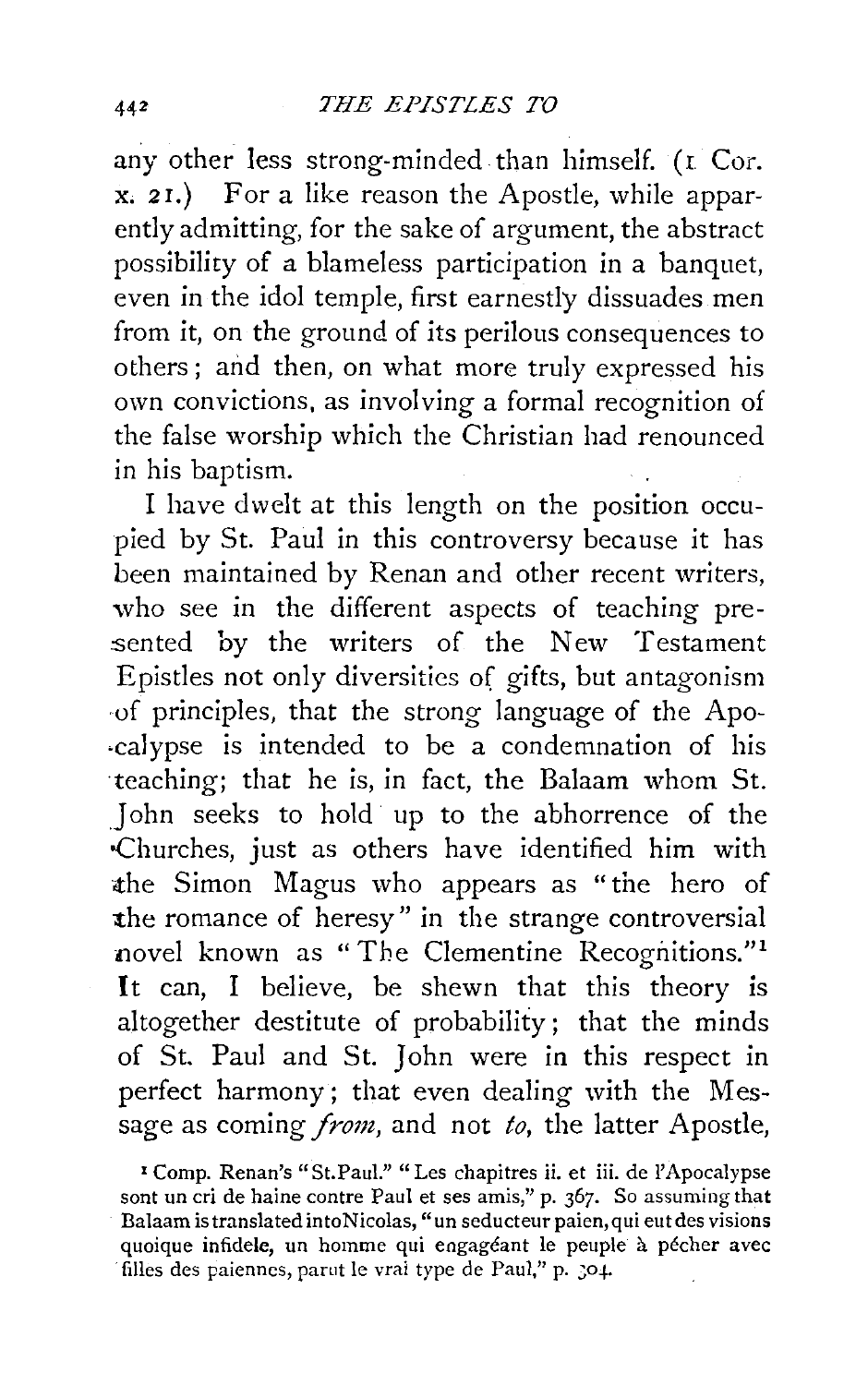How near the surface the question lay is seen by the fact that it occupied an almost co-ordinate place with that of circumcision, and entered into what then appeared as the great charter of the freedom of the Gentile converts. The decision of the Apostles and Elders in that first Council at Jerusalem was practically of the nature of a compromise. On the one hand, the converts were released from the necessity of circumcision; on the other, by way of make-weight, they were commanded to " abstain from meats offered to idols, and from blood, and from things strangled, and from fornication" (Acts xv. zo). The grouping of these latter prohibitions was due to the fact that they were popularly recognized as among the precepts of Noah, which were held to be binding upon all his descendants, and were required, therefore, even by the more liberal Rabbis, of all " proselytes of the gate;" while those who aspired to the higher blessedness of the children of Abraham had to qualify themselves as "proselytes of righteousness" by the sacrament of adoption. The decree was, as I have said, received at first with a joyous welcome. But soon new difficulties presented themselves as rising out of the broad general language in which it spoke. Did *any* eating of meat that had been sacrificed to idols, even if unconscious, involve the eater in pollution ? Others, at a distance from Jerusalem, Gentile converts, reasoning from broad principles to bold conclusions, might question the obligation of that which seemed to rest on no great principle, but to represent a policy of conciliation and concession. If an idol was "nothing in the world," a powerless block of marble or of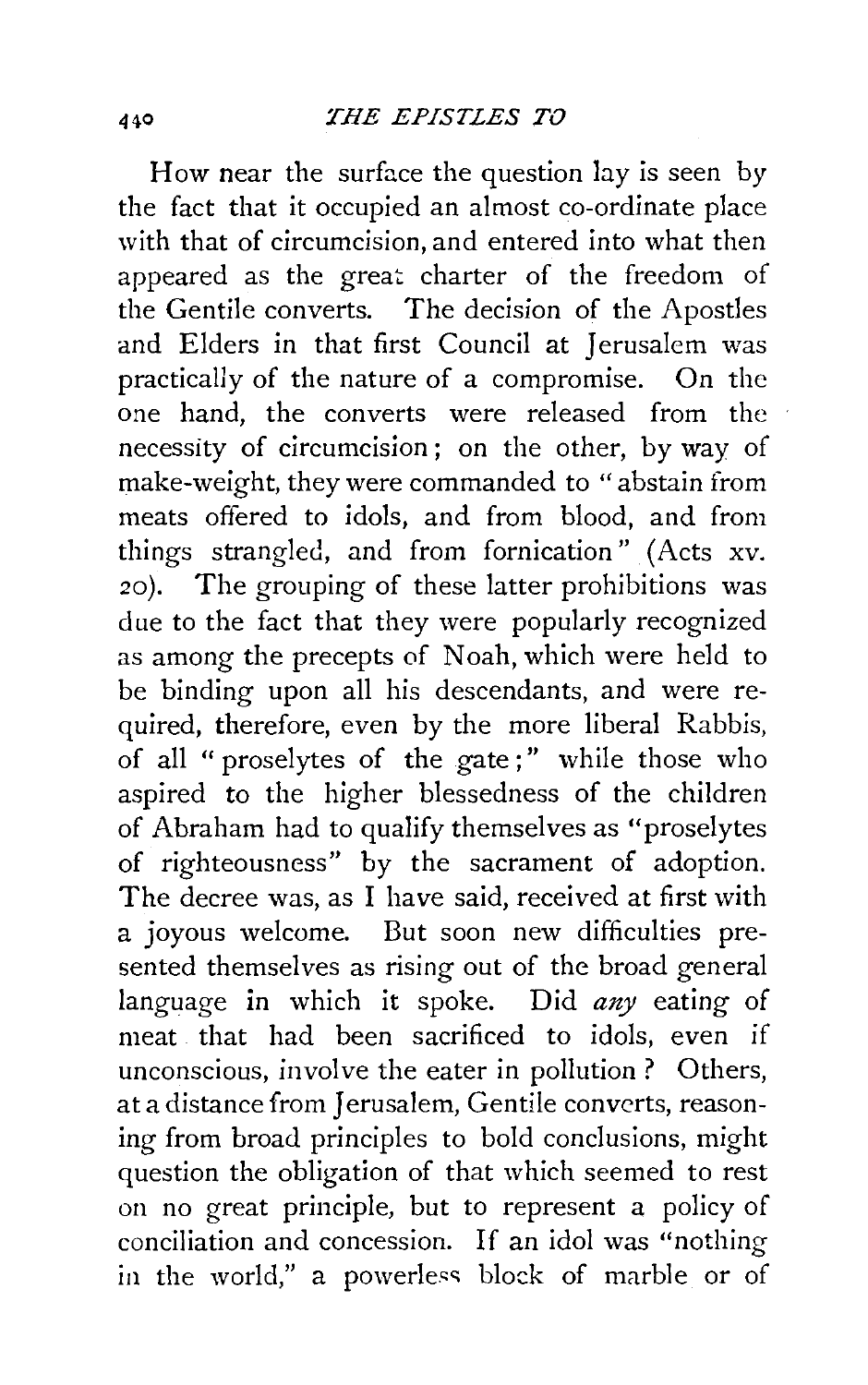it is such as the former would have accepted and rejoiced in.

And  $(1)$  I note that those who are condemned by the Message are precisely those whom St. Paul urges, on grounds of a moral expediency so high that it becomes a duty, to refrain from the exercise of the freedom and the right of which they boasted. It was to be expected that some in their self-will would harden themselves against the appeal; that they might even use St. Paul's name, and boast that they were more consistent with his principles than ·he was himself. This, we know, was what Marcion and his followers actually did when they claimed alike liberty for themselves; and Marcion may well have had forerunners among the Gnostics of the apostolic age. And it would be but . natural that those who took this attitude towards one of the restrictions imposed by the Council at Jerusalem should act in like manner towards another, and look at the sin of fornication from the Heathen, and not from the Jewish or the Christian, point of view, as a thing in itself indifferent; a sensual pleasure; it was true. but not more worthy of blame than that of eating meat that had been offered in sacrifice to idols, or food which the Jewish law prohibited as unclean. The very grouping of the apostolic decree might seem at first sight to favour the view that the prohibitions were of co-ordinate obligation. The earnestness with which St. Paul warns the Corinthians against falling back into the old vicious habits in which they had once indulged with no consciousness of sin, the passing reference  $($ I Cor. vi. 13) to "meats for the belly and the belly for meats,"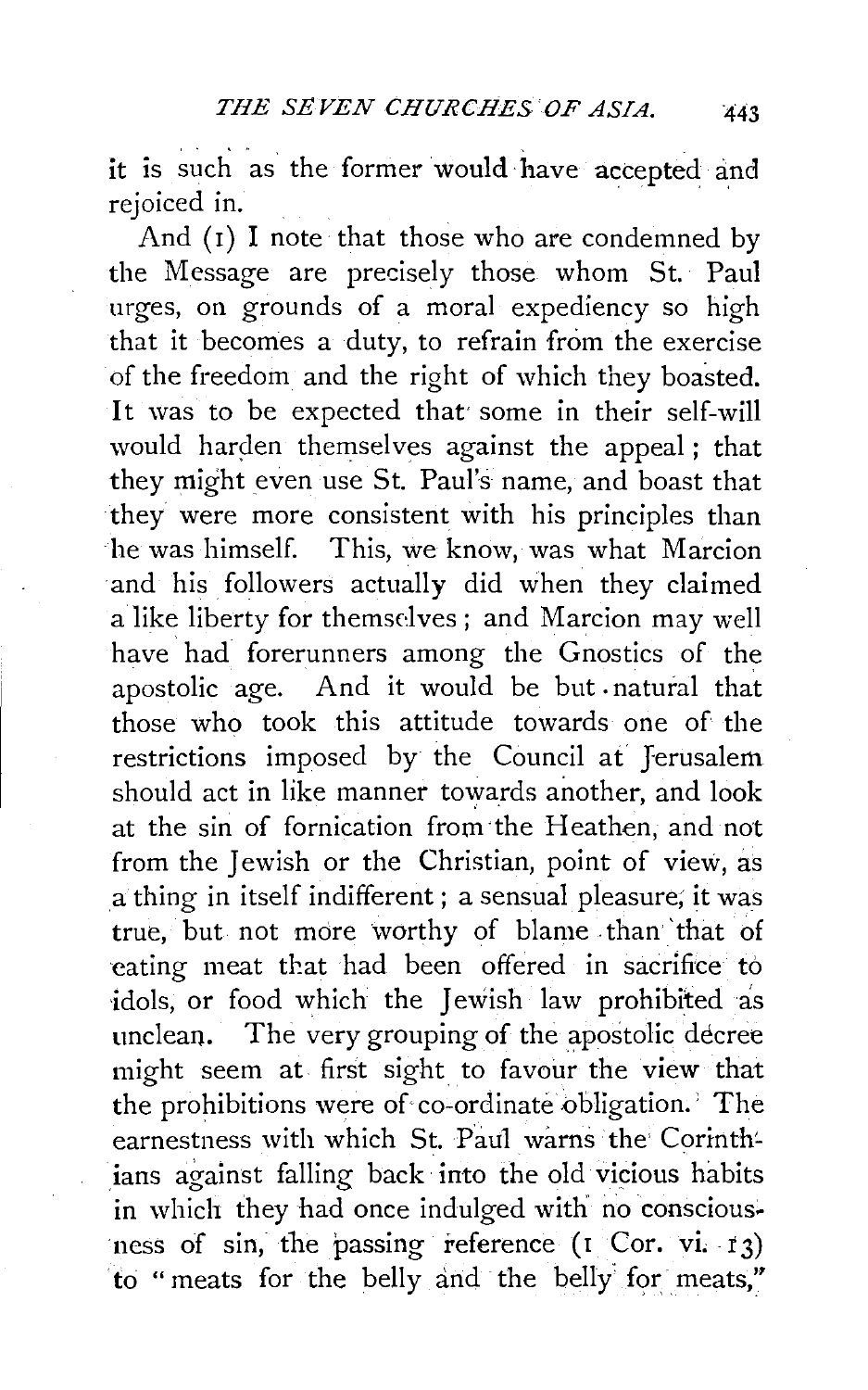shew how closely the two were connected in his own mind and in the influences that were at work in the Church to which he wrote. The habitual license of the orgies of many Heathen festivals, the prevalence of prostitution in the precincts of many temples, the presence, in that of Aphrodite, of the harlot priestesses who made Corinth infamous, all brought the two evils of which St. Paul wrote into very close combination.

(2) It must be remembered that the strange prominence given to the name of Balaam in the later writings of the New Testament began, not with the real or supposed anti- Pauline teachers, but with that Apostle himself. It was in his warnings to the Corinthians (I Cor. x. 8) that that dark history of the days when Israel abode in Shittim was first recalled to the memory of the Christian Church : "Neither let us commit fornication, as some of them committed, and fell in one day three and twenty thousand." Then, as in later days, the two sins had gone together, and the Israelites had both committed whoredom with the daughters of Moab and joined themselves to Baal - peor, and eaten the sacrifices of their gods (Num. xxv.  $I-3$ ). When St.  $Peter<sup>1</sup>$  then speaks of the false teachers, who had "eyes full of adultery" and ''beguiled unstable souls," as following the way of Balaam the son of Bosor (2 Pet. ii.  $14, 15$ ); when St. Jude: describes those who "corrupt themselves in what they know naturally as brute beasts" as "going greedily after the error of Balaam for reward;"

<sup>&</sup>lt;sup>1</sup> I assume the genuineness of the second Epistle that bears the name of Peter; but it makes no difference in my argument if it is treated as an instance of pseudonymous authorship.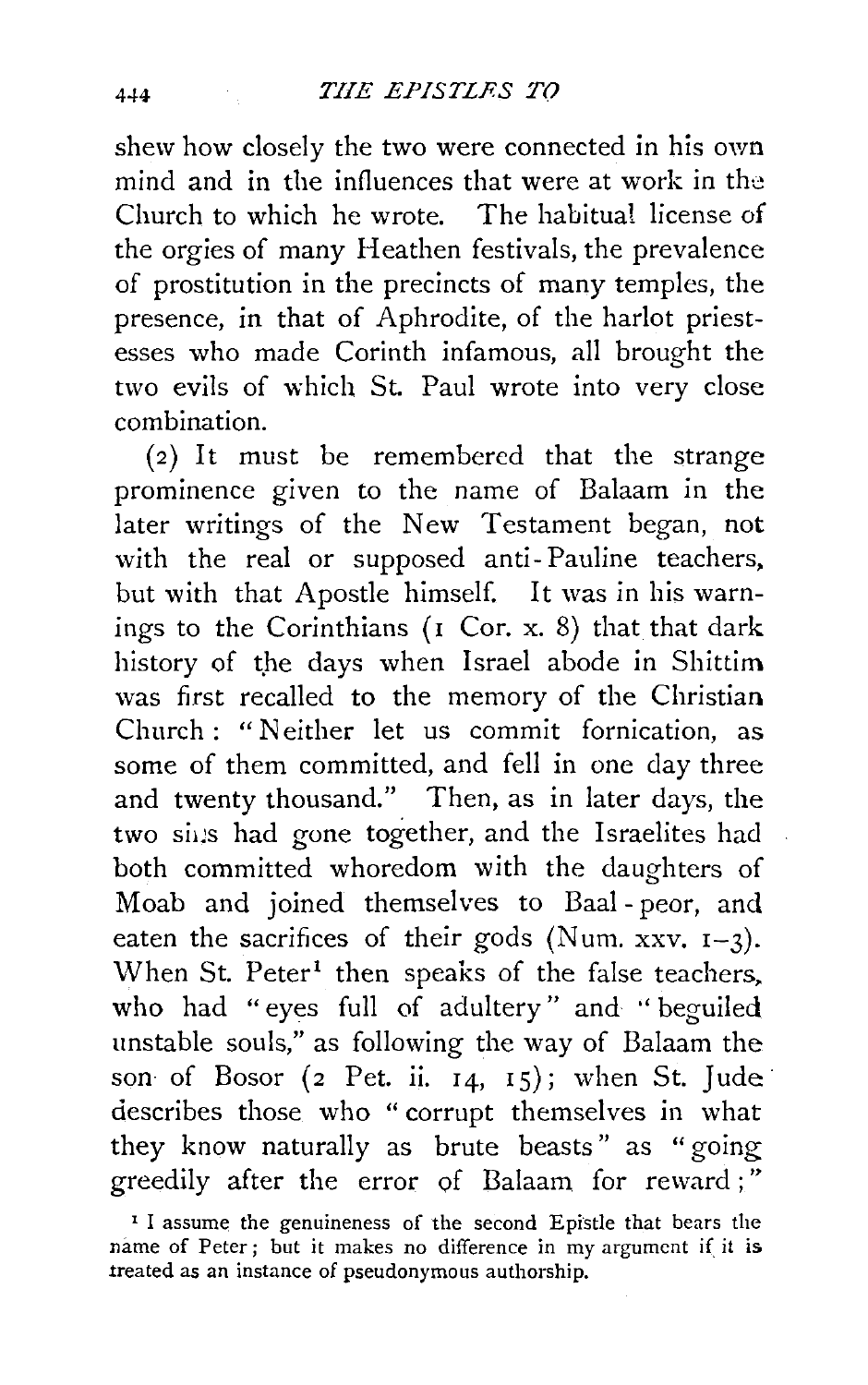when St. John records the condemnation of those "that hold the doctrine of Balaam, who taught Balak to cast a stumbling-block before the children of Israel, to eat things sacrificed unto idols, and to commit fornication," they are not glancing obliquely and with the glance of hate at the teaching of St. Paul, but are actually echoing it

 $(3)$  It may be noted, as accounting for the stronger and more vehement language of the Apocalypse, considered even as a simply human book, that the conditions of the case had altered. Christians and Heathens were no longer dwelling together, as at Corinth, with comparatively slight interruption to their social intercourse, but were divided by a sharp line of demarcation. The eating of things sacrificed to idols was more and more a crucial test, involving a cowardly shrinking from the open confession of a Christian's faith. Disciples who sat at meat in the idol's temple were making merry with those whose hands were red with the blood of their fellow -worshippers and whose lips had uttered blaspheming scoffs against the Holy Name.

And to this teaching, as to the kindred doctrine of the Nicolaitanes,<sup>1</sup> arriving at the same goal by a lifferent path, o'erleaping itself from an overstrained sceticism and falling on the other side, scorning he body, and therefore indifferent to its acts, the Angel of the Church of Pergamos had offered but a feeble and slack resistance. There was no righteous

I I have already expressed my dissent from the view that the N:icolaitanes were identical with the followers of Balaam. The view given in the text seems to me the nearest approximation possible to their real relations to each other.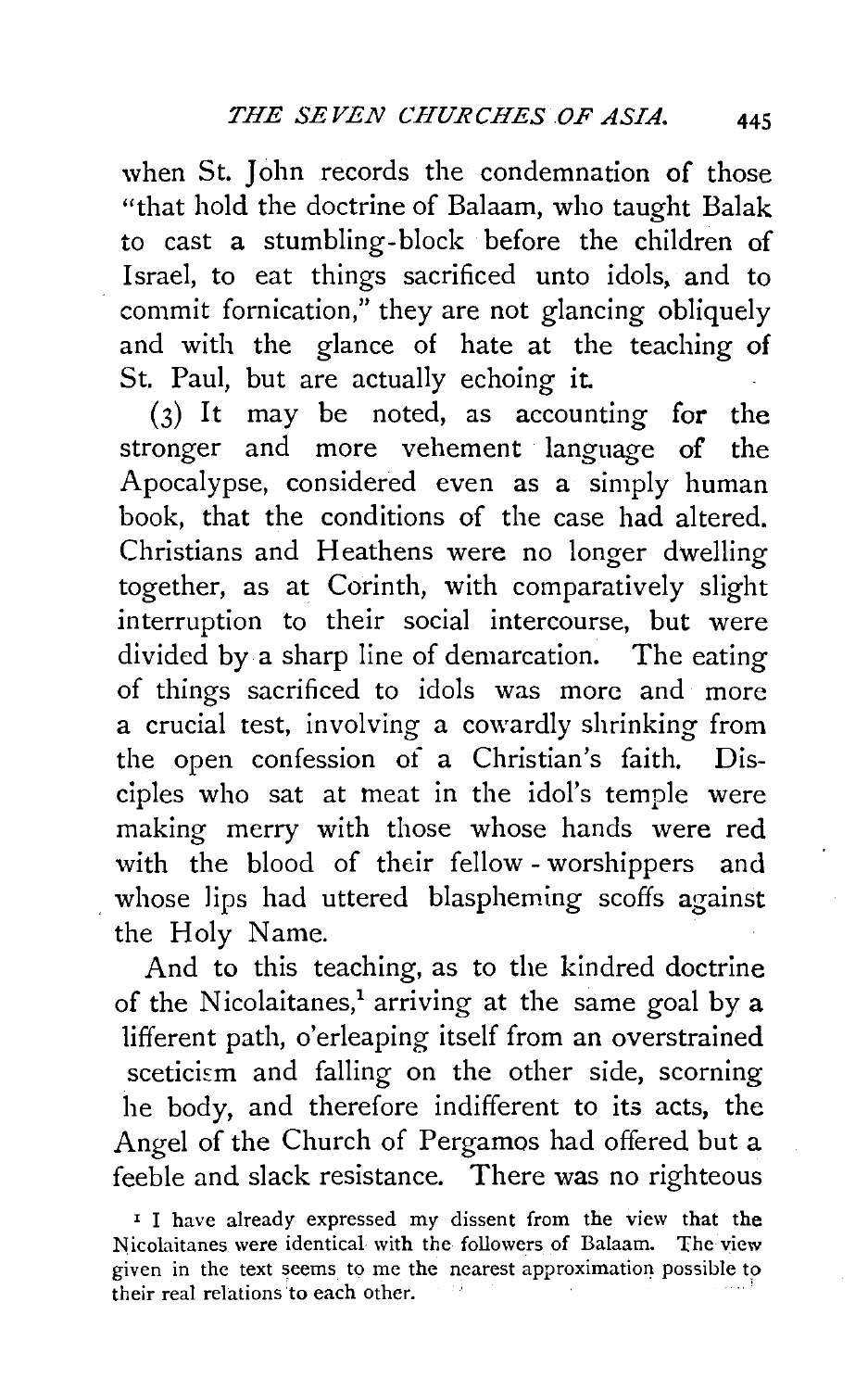hatred such as won the praise of his Lord for the .Angel of the Church of. Ephesus. Tolerance of these debasing forms of evil took its place among the "few things" for which he was reproved. And a sharp warning both for himself and for the false teachers followed on the reproof: " *Repent, or else I* will come to thee quickly, and will fight against them with the sword of my mouth." There is, it will be seen, a marked distinction between the two clauses. To the chief pastor of the Church, in his separate .personal responsibility for this moral feebleness, the Lord "comes quickly." The words are important as shewing that that "coming quickly" had, in the mind of the Apostle, quite another meaning besides that of the great final Advent. In ways which the man reproved would feel, in the chances and changes of life, in failure and disappointment, in suffering and shame, He would visit the offending pastor who did not repent and rouse himself to a nobler .energy from conviction. But with the others he would " make war with the sword of his mouth." There may be in this, as many have thought, a. reference to the fact that Balaam the son of Bear :was slain with the sword of the children of Israel, which was also the sword of God; but I agree with Alford in thinking that this reference is, to say the least, remote, and that the words receive a sufficient .explanation from the imagery of the immediate context. And if, as we have seen, the sword of the Spirit is here also the Word of God,-that which cometh from the mouth of the Lord,—then we may well adopt the interpretation given by Grotius as leading us to the true and spiritual meaning of the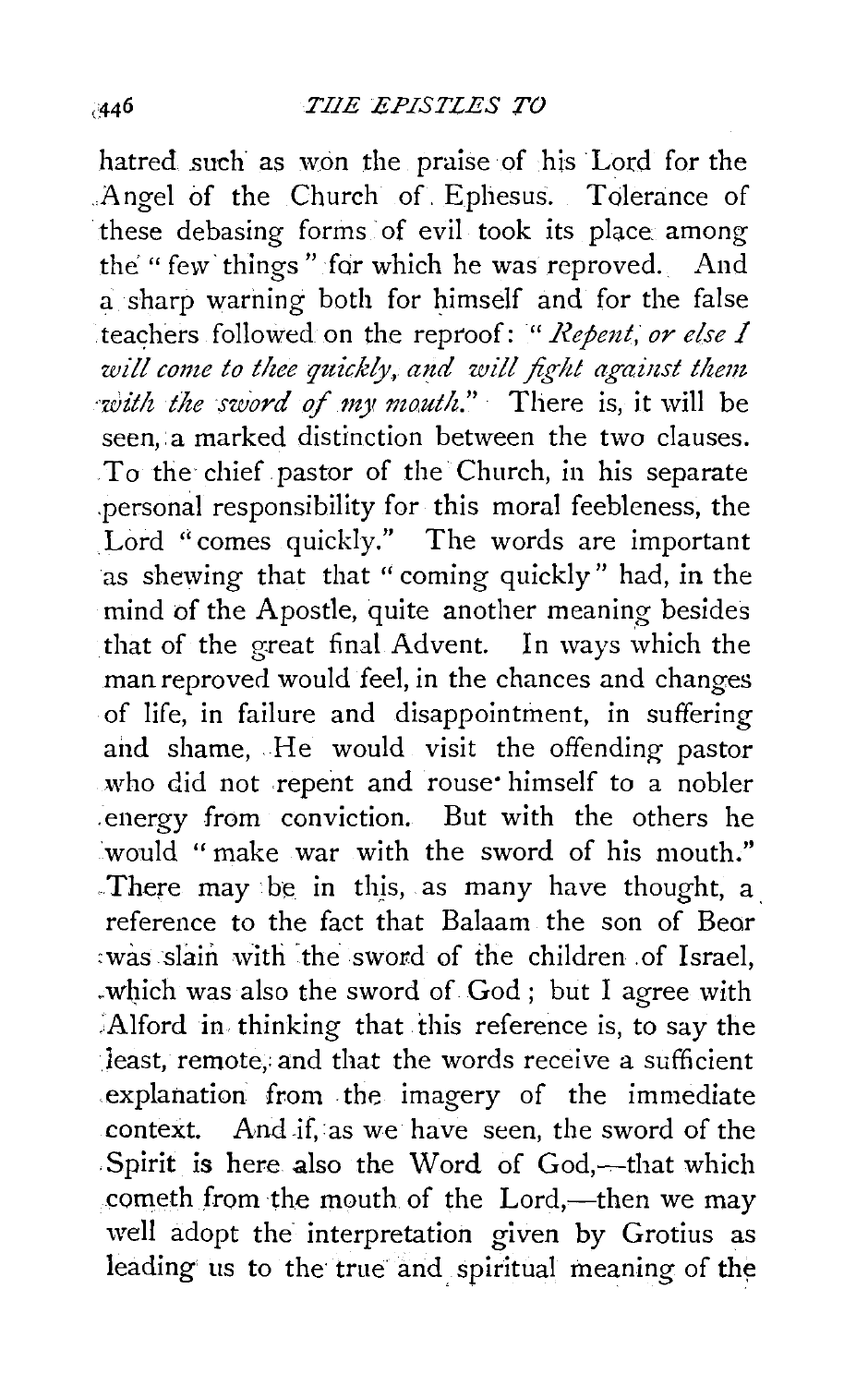passage. In that warfare the weapons would not be carnal. He, the Lord, would raise up faithful and true prophets, and his word should be in their mouths also as a sharp sword, and they would wield that sword effectively and slay the monstrous forms of error that were warring against the truth.

The promise " to him that overcometh '' presents in this case points at once of peculiar difficulty and special interest. The meaning of the " manna" appears, perhaps, at first not far to seek. Those who remember with what fulness St. John, and he alone, records the teaching in which his Master claimed to be the Bread of God, the living bread that came down from heaven, of which, if a man ate, he should live for ever, as contrasted with the manna in the wilderness, which had no power to save from death (John vi. 33, 50), will be ready to admit that the words now before us must have recalled that teaching, and that the manna which was to be the reward of the conqueror was the fruition of the ineffable sweetness of that Divine presence. Those who resisted the temptation to join the idol's feast in the idol's temple should be admitted to that heavenly feast in the eternal temple, which was also the palace of the great King. But the epithet "hidden" suggests more than this. In the current belief of the Jews the sacred treasures oi the Temple, which had disappeared when Jerusalem was laid waste by the army of the Chaldeans, had not been allowed to perish. The Prophet Jeremiah had carried them to " the mountain, where Moses climbed up and saw the heritage of God" (2 Mace. ii. 4), *i.e.,*  the heights of Pisgah, and there. they were kept, no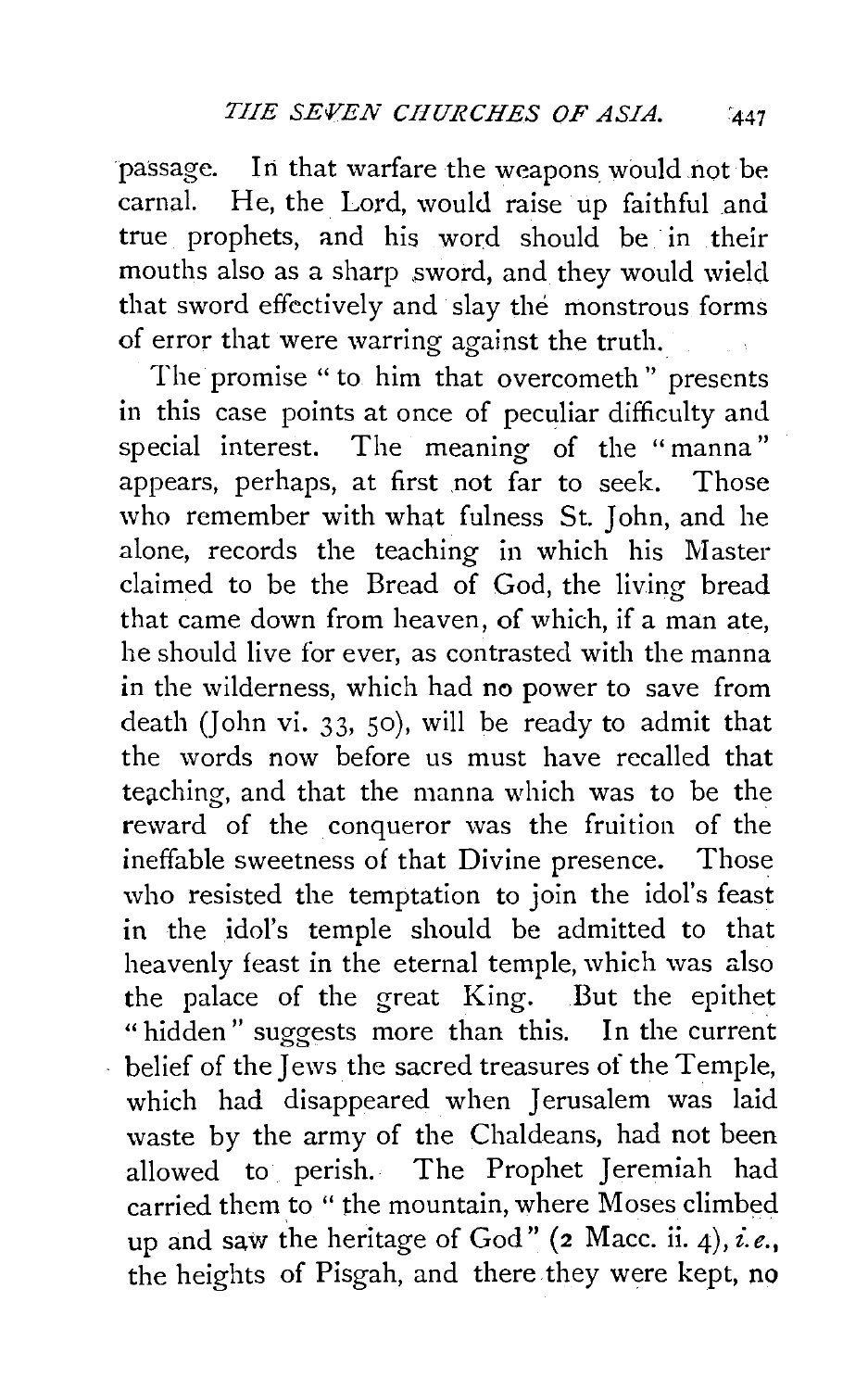man knowing of the place, " until the time that God shall gather his people again together and shew them his mercy." It was not strange that the imagination of devout Jews should dwell on that legend, and picture to themselves the restoration, not only of the Shekinah and the Urirn and the Thummim, and the ark and the tables of stone, but also of the manna thus hidden. This and the general thought that the hidden and the precious were, for the most part, co-extensive terms (as in Psa. xvii. 14, "Whose bellies thou fillest with thy hid treasures"), will explain why the word was chosen to heighten all that was conveyed by the promise of the manna. Whatever men had dreamt of blessedness and joy should be surpassed by the taste of that hidden manna, the gladness of that fellowship with Christ.

The "white stone, and the new name written on it, *which no man knoweth saving he that receiveth it*," present difficulties of another kind, chiefly, as by a strange paradox, through the very ease with which they admit of interpretations more or less probable. In the symbolism of colours, which, as having its ultimate root in impressions of pain or pleasure made upon the senses, might almost be called natural, and is, as a matter of fact, all but universal. white, in its brightness and purity, had been associated with joy and gladness, with victory and triumph. So, in a practice which, though originating, it was said, with the half-civilized tribes of Thrace or Scythia, had become general, days of festivity were noted with a white, those of calamity with a black. stone. So, when the vote of an assembly as to the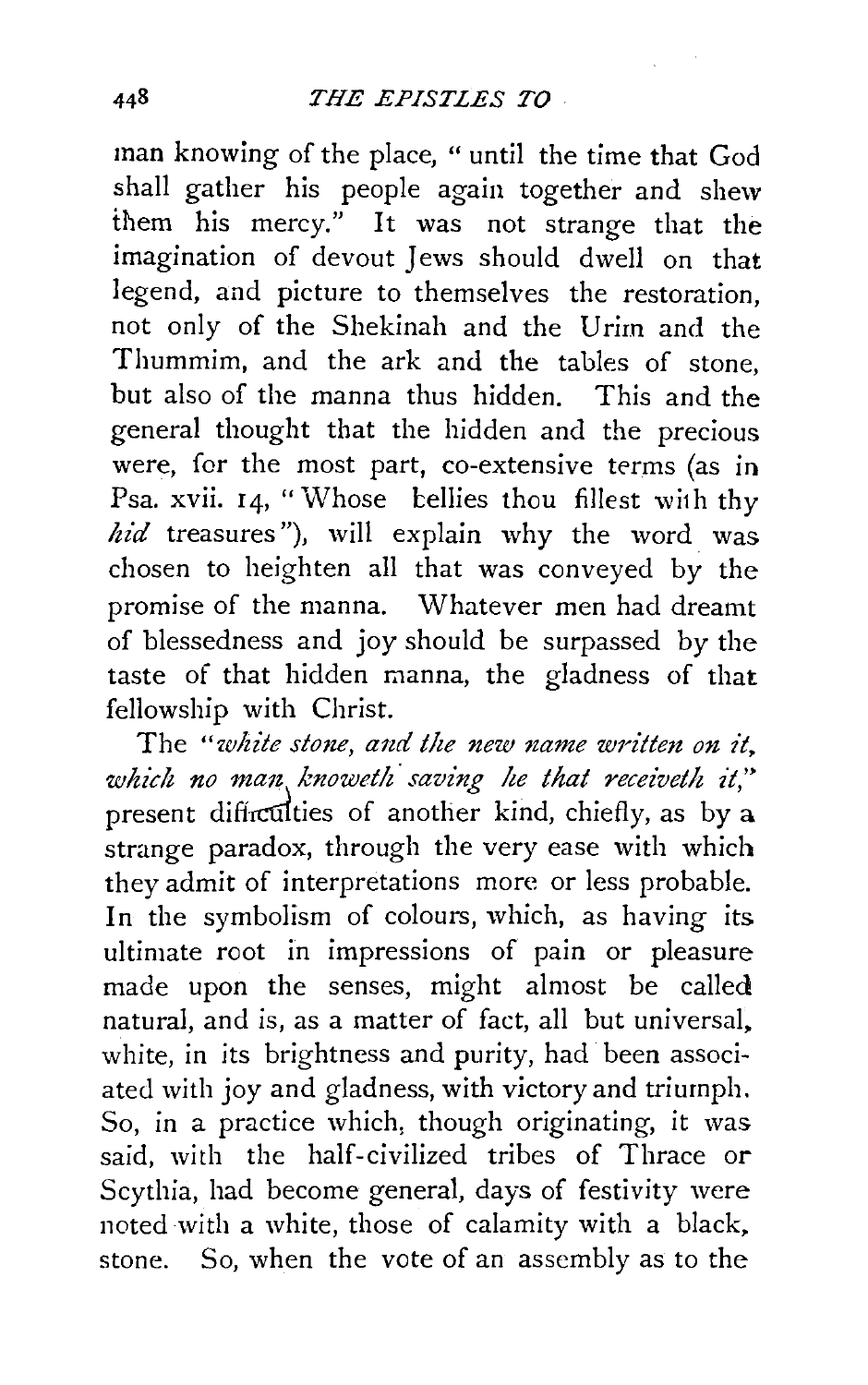guilt of an accused person was taken by ballot, white stones were the symbol of an acquittal, black of a condemnation. It has, accordingly, been contended, with at least much plausibility, that this is the significance of the " white stone" in the promise now before us. The conqueror in the great strife with evil, whatever opprobrium he might incur in the sight of men, whatever sentence he might receive at the hands of an earthly judge, would be received as justified and acquitted by the Eternal Judge. Yet. on the other hand, it can scarcely be said that the symbol of a mere acquittal would be an adequate expression of the reward promised to him that overcometh. A verdict of "not guilty," which, on this interpretation, would exhaust the meaning of the promise, could hardly take its place as co-ordinate with the "crown of life," or with " the tree of life which is in the midst of the paradise of God."

Partly on the ground of this inadequacy, partly on the general principle that the source of the Apocalyptic imagery must be sought, not in the customs of Heathen antiquity, but in the more venerable symbolism of the Jewish ritual, it has been contended by Archbishop Trench, following a German commentator (Zullig), that the "white stone," associated, as it is, with one of the lost treasures of the sanctuary of Israel, must be interpreted as another of those treasures, and be identified accordingly with the Urim and Thummim of the High Priest's vestments, on the assumption that they consisted of one or more stones of translucent and colourless purity, of the nature of diamond or rock crystal. There is so mucl·. in this view of these " stones oracular" that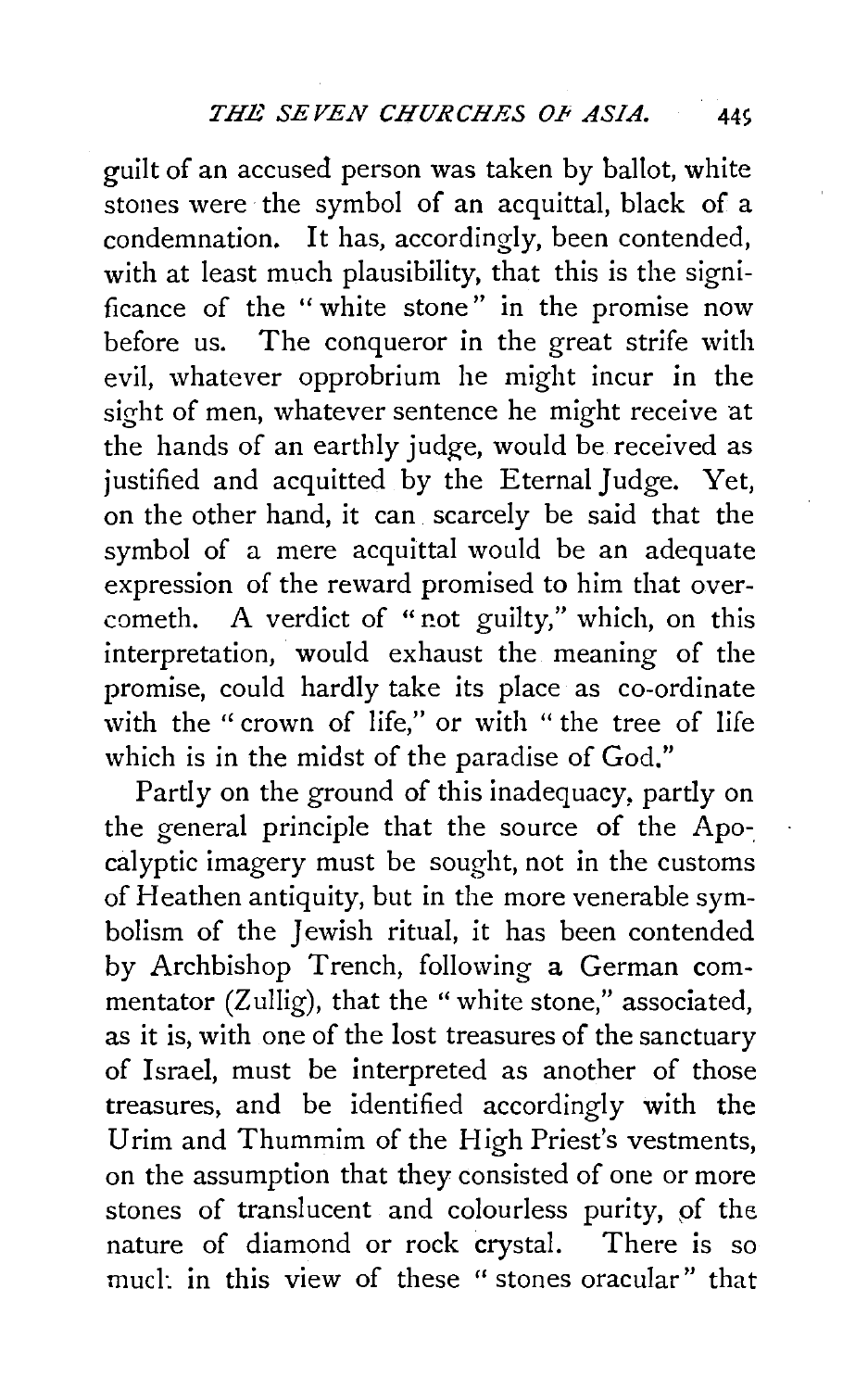commends itself to me, that it is not without reluctance I am brought to the conviction, as I have elsewhere shewn, $<sup>1</sup>$  that it is not applicable to the pas-</sup> sage now before us. Not only were the Urim and Thummim almost or altogether beyond the horizon of the thoughts of the writers of the New Testament so that. throughout its pages there is not a single allusion to them, not even where we should have most looked for it, in the Epistle to the Hebrews, unless it be in this obscure and debateable passage ; but the word used by St. John is not that which throughout the LXX. and the New Testament is used of precious stones and gems  $(\lambda \theta_{0s})$ , but that which describes the secondary and derived use of stones or pebbles in social or political life  $(\psi \hat{\theta} \phi o_{\delta})$ . On these grounds it seems to me that there is a strong *primâ facie* presumption against Archbishop Trench's view; nor can I admit that it is counterbalanced by the view (which I have shewn, in dealing with the Message to the Church of Smyrna, to be unproven) that ail allusions to Heathen usages are outside the circle of Apocalyptic symbolism. On the whole, then, with one important modification, I am disposed to adopt Ewald's view, who sees in the stone, or  $\psi$ *n* $\phi$ os of the promise, the *tessera hospitalis*, by which, in virtue of form or characters inscribed on it, he who possessed it could claim from the friend who gave it, at any distance of time, a frank and hearty welcome. What I would suggest, as an addition to this, rises out of the probability, almost the certainty, that some such *tessera*, or ticket-a stone with the name of the guest written on it-was

<sup>1</sup> "Dictionary of the Bible," art. "Urim and Thummin."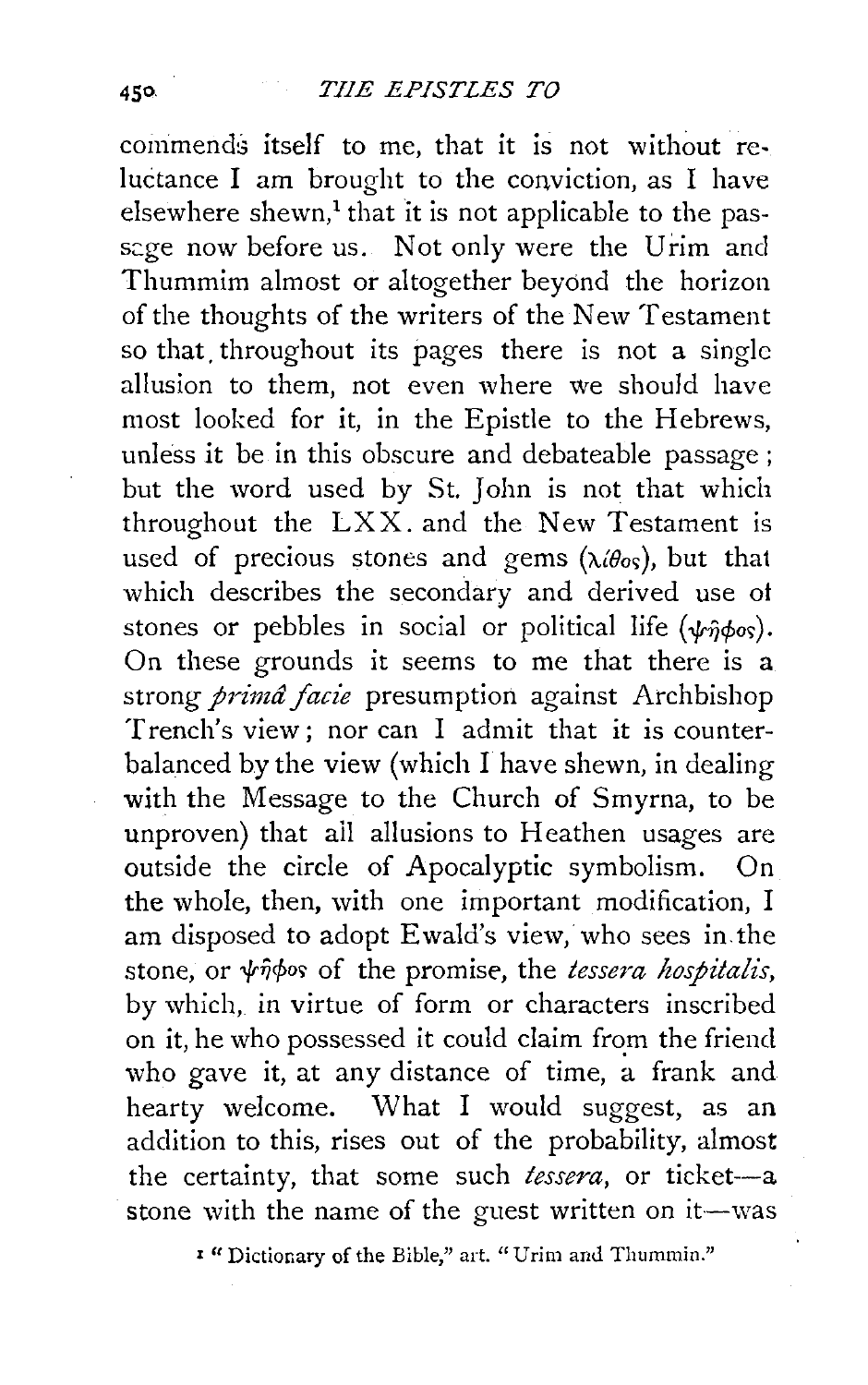given to those who were' invited to partake, within the precincts of the temple, of the feast that consisted wholly, or in part, of the meat that had been offered as a sacrifice.<sup>1</sup> On this view the second part of the promise is brought into harmony with the first; and is made more directly appropriate : he who had the courage to refuse that *tessera* to the feast that defiled should receive another that would admit him to the supper of the Great King.

This hypothesis gives, it will be seen at once, a fresh vividness to the closing words which speak of the ''new name" that was to be written on it. Here we are at once within the circle of familiar prophetic language. The "new name" had been to Isaiah and Jeremiah the formula for expressing the new life of blessedness in store for those to whom it was applied. The land that had been forsaken and abandoned to destruction should be called, "Hephzibah," as once more the delight of her Lord. The daughter of Zion, that had sat desolate as a widow, should be "Beulah," as a bride over whom the bridegroom once more rejoiced (Isa. lxii. 2-4. Comp.lxv. 15). Jerusalem herself was to be known by the mystic name of the " Lord our Righteousness'' (Jer. xxxiii. 16). In his own case and that of his brother, as in that of Simon Barjona-in Peter, the "Rock," and Boanerges, the "Sons of Thunder "-the Apostle had known a new name given which was the symbol of a higher life and a character idealized in its gifts. And so in this case the inner truth

<sup>1</sup> Some such *tessera,* giving the bearer admission to the theatre of Dionysos at Athens, are, if I remember rightly, to be seen among the Greek antiquities of the Britich Museum.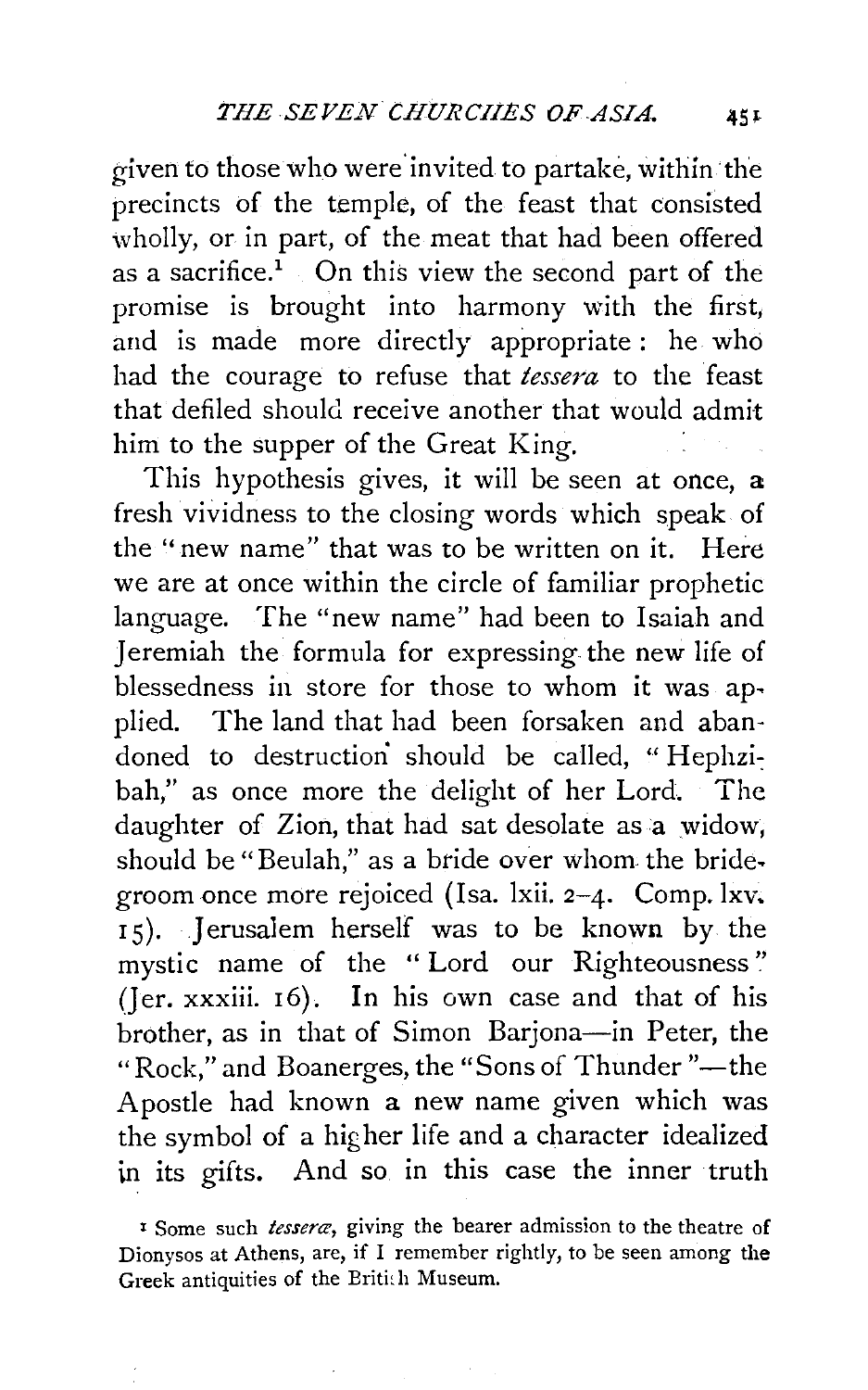that lies below the outward imagery would seem to be that the conqueror, when received at the heavenly feast, should find upon the stone, or *tessera*, that gave him the right of entrance, a "new name," the token of a character transformed and perfected, a name the full significance of which should be known only to him who was conscious of the transformation, just as in the experiences of our human life, "the heart knoweth its own bitterness, and the stranger doth not intermeddle with his joy."

The apparent parallelism of the description in Chap. xix. of Him who "was called Faithful and True," whose "name was called the Word of God," and who yet had besides these " a name written that no man knew but he himself" (xix.  $11-13$ ), has led some interpreters to suppose that here also it is the name of the Lord, new, wonderful, mysterious, as expressing some relation between Him and his people which the names as yet revealed do not perfectly embody, that is promised to him that overcometh. A closer study of the parallelism will, however, I believe, confirm the view which has been given above. As the Lord alone knows the name which He bears, so the name written upon the stone given to the conqueror is known only to him that receiveth it. What is this but the expression, in the language of symbolism, of the truth which the writer of the Apocalypse expressed afterwards in language more purely abstract and ideal: "Now are we the sons of God, and it doth not yet appear what we shall be: but we know that, when he shall appear, we shall be like him ; for we shall see him as he is"? Only when humanity has become